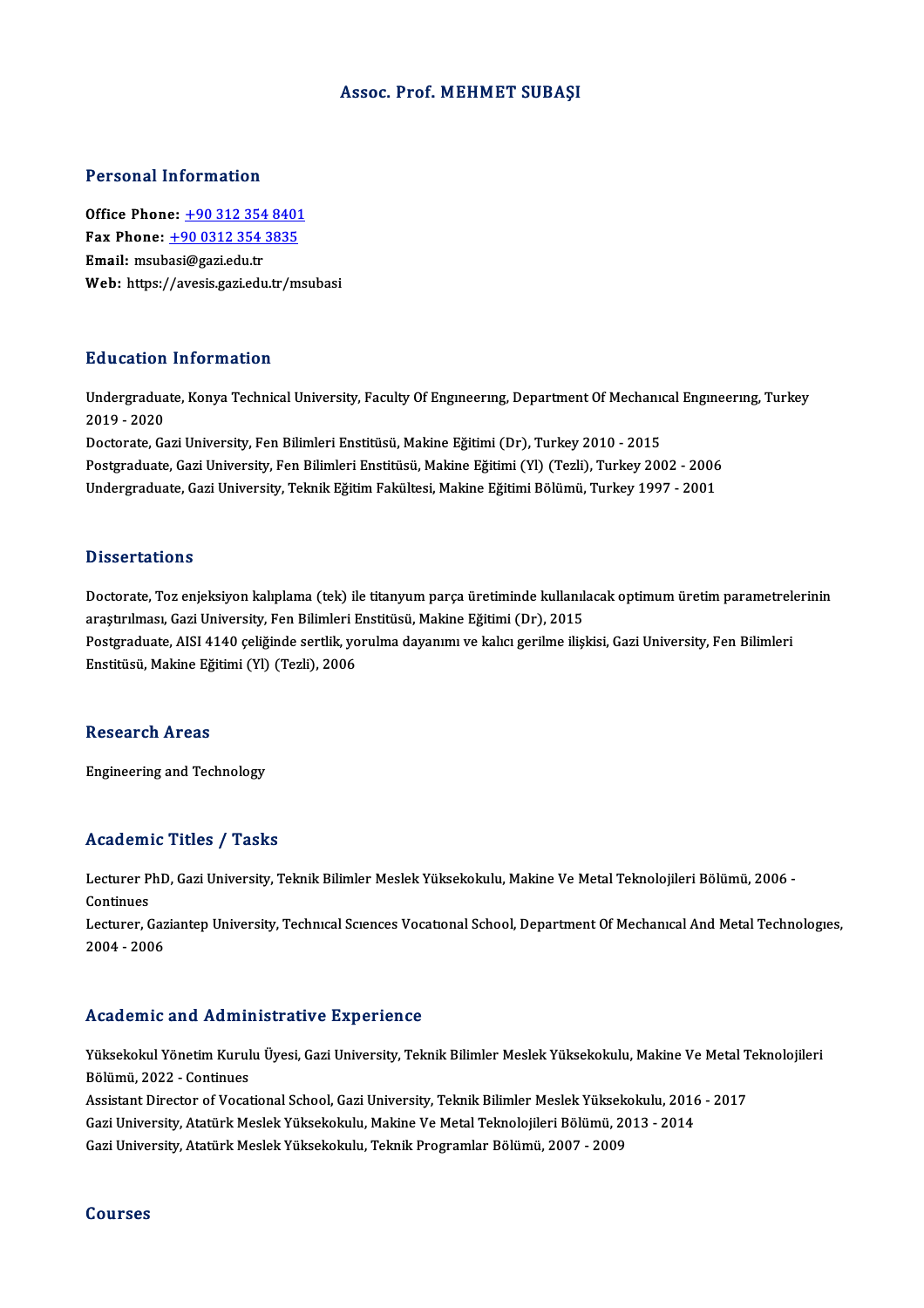#### Articles Published in Journals That Entered SCI, SSCI and AHCI Indexes

- rticles Published in Journals That Entered SCI, SSCI and AHCI Indexes<br>I. The investigation of sintering temperature and Ni interlayer effects on diffusion bonding in inserted<br>matel injection molding metal injection<br>The investigation of sint<br>metal injection molding<br>SURASI M The inves<br>metal inje<br>SUBAŞI M.<br>JOUPNAL 6 metal injection molding<br>SUBAŞI M.<br>JOURNAL OF MANUFACTURING PROCESSES, vol.58, pp.706-711, 2020 (Journal Indexed in SCI)<br>Investigation of functional sone nim sempesite part production by inserted pourder SUBAŞI M.<br>JOURNAL OF MANUFACTURING PROCESSES, vol.58, pp.706-711, 2020 (Journal Indexed in SCI)<br>II. Investigation of functional core-rim composite part production by inserted powder injection<br>moulding JOURNAL<br>Investigat<br>moulding<br>Subasi Mal Subasi M., Koçak H., Safarian A., Karataş Ç. moulding<br>Subasi M., Koçak H., Safarian A., Karataş Ç.<br>MATERIALS SCIENCE AND TECHNOLOGY, vol.36, pp.293-298, 2020 (Journal Indexed in SCI)<br>The investigation of production parameters of Ti-6Al AV semponent by powder it III. The investigation of production parameters of Ti-6Al-4V component by powder injection molding<br>SUBASI M., Safarian A., KARATAS C. MATERIALS SCIENCE AND TECHNO<br>The investigation of production<br>SUBAŞI M., Safarian A., KARATAŞ Ç.<br>INTERNATIONAL JOUPNAL OF ADV The investigation of production parameters of Ti-6Al-4V component by powder injection molding<br>SUBAŞI M., Safarian A., KARATAŞ Ç.<br>INTERNATIONAL JOURNAL OF ADVANCED MANUFACTURING TECHNOLOGY, vol.105, no.11, pp.4747-4760, 201 SUBAŞI M., Safarian A., K.<br>INTERNATIONAL JOURN.<br>(Journal Indexed in SCI)<br>Sinter bonding of AISI INTERNATIONAL JOURNAL OF ADVANCED MANUFACTURING TECHNOLOGY, vol.105, no.11, pp.4747-4760, 20:<br>(Journal Indexed in SCI)<br>IV. Sinter bonding of AISI 4340 and WC-Co using Ni interlayer by inserted powder injection molding<br>Kose (Journal Indexed in SCI)<br>Sinter bonding of AISI 434<br>Koçak H., Subaşı M., Karataş Ç.<br>CERAMICS INTERNATIONAL Sinter bonding of AISI 4340 and WC-Co using Ni interlayer by inserted powder in<br>Koçak H., Subaşı M., Karataş Ç.<br>CERAMICS INTERNATIONAL, vol.45, no.17, pp.22331-22335, 2019 (Journal Indexed in SCI)<br>An investigation on chara Koçak H., Subaşı M., Karataş Ç.<br>CERAMICS INTERNATIONAL, vol.45, no.17, pp.22331-22335, 2019 (Journal Indexed in SCI)<br>V. An investigation on characteristics and rheological behaviour of titanium injection moulding<br>foodstock CERAMICS INTERNATIONAL, vol.45, no.17, pp.2233<br>An investigation on characteristics and rheolofeedstocks with thermoplastic-based binders<br>SUPASLM, Safarian A, KARATAS C An investigation on characteris<br>feedstocks with thermoplastic-l<br>SUBAŞI M., Safarian A., KARATAŞ Ç.<br>POWDER METALLURCY vel 62 no. feedstocks with thermoplastic-based binders<br>SUBAŞI M., Safarian A., KARATAŞ Ç.<br>POWDER METALLURGY, vol.62, no.4, pp.229-239, 2019 (Journal Indexed in SCI)<br>The effect of sintering parameters on diffusion bonding of 316L stai SUBAŞI M., Safarian A., KARATAŞ Ç.<br>POWDER METALLURGY, vol.62, no.4, pp.229-239, 2019 (Journal Indexed in SCI)<br>VI. The effect of sintering parameters on diffusion bonding of 316L stainless steel in inserted metal<br>injection POWDER METALLUI<br>The effect of sinte<br>injection molding<br>Seferion A SUPASLI The effect of sintering paramet<br>injection molding<br>Safarian A., SUBAŞI M., KARATAŞ Ç.<br>INTERNATIONAL JOUPNAL OF ADV INTERNATIONAL JOURNAL OF ADVANCED MANUFACTURING TECHNOLOGY, vol.89, pp.2165-2173, 2017 (Journal Indexed in SCI) Safarian A., SUB<br>INTERNATIONA<br>Indexed in SCI)<br>INVESTIC ATIO INTERNATIONAL JOURNAL OF ADVANCED MANUFACTURING TECHNOLOGY, vol.89, pp.2165-2173, 2017 (Journal Indexed in SCI)<br>VII. INVESTIGATION OF MOLDING AND SINTERING PARAMETERS OF FEEDSTOCK PREPARED FROM Ti-Indexed in SCI)<br>INVESTIGATION OF MOL<br>6Al-4V ALLOY POWDER<br>SUBASI M-KABATAS C INVESTIGATION OF N<br>6Al-4V ALLOY POWD<br>SUBAŞI M., KARATAŞ Ç.<br>JOUPNAL OF THE FAÇU 6Al-4V ALLOY POWDER<br>SUBAŞI M., KARATAŞ Ç.<br>JOURNAL OF THE FACULTY OF ENGINEERING AND ARCHITECTURE OF GAZI UNIVERSITY, vol.31, no.2, pp.473-483,<br>2016 (Journal Indoved in SCI) SUBAŞI M., KARATAŞ Ç.<br>JOURNAL OF THE FACULTY OF<br>2016 (Journal Indexed in SCI)<br>Bedusing debinding time in JOURNAL OF THE FACULTY OF ENGINEERING AND ARCHITECTURE OF GAZI UNIVERSITY, vol.31,<br>2016 (Journal Indexed in SCI)<br>VIII. Reducing debinding time in thick components fabricated by powder injection molding<br>Sefarian A SUBASI M,
- 2016 (Journal Indexed in SCI)<br>Reducing debinding time in thic<br>Safarian A., SUBAŞI M., KARATAŞ Ç.<br>INTERNATIONAL JOURNAL OE MAT Safarian A., SUBAȘI M., KARATAȘ Ç.<br>INTERNATIONAL JOURNAL OF MATERIALS RESEARCH, vol.106, no.5, pp.527-531, 2015 (Journal Indexed in SCI)
- Safarian A., SUBAŞI M., KARATAŞ Ç.<br>INTERNATIONAL JOURNAL OF MATERIALS RESEARCH, vol.106, no.5, pp.527-531, 2015 (Journal Indexed in SCI)<br>IX. Prediction of flow length in injection molding for engineering plastics by fu **INTERNATIONAL JOURNA**<br>Prediction of flow leng<br>processing conditions<br>Salimi A SUPASI M Puld SalimiA.,SUBAŞIM.,Buldu L.,KARATAŞÇ.

processing conditions<br>Salimi A., SUBAŞI M., Buldu L., KARATAŞ Ç.<br>IRANIAN POLYMER JOURNAL, vol.22, no.1, pp.33-41, 2013 (Journal Indexed in SCI)

#### Articles Published in Other Journals

- rticles Published in Other Journals<br>I. Tungsten Karbür Besleme Stoğundan Elde Edilen Parçalar İçin İdeal Çözücünün Araştırılması<br>Samet K. SURASLM, KARATAS C Samet K., SUBAŞI M., KARATAŞ Ç.<br>Samet K., SUBAŞI M., KARATAŞ Ç.<br>Bitlis Enen Üniversitesi Een Biliml Tungsten Karbür Besleme Stoğundan Elde Edilen Parçalar İçin İdeal Çözücünün Araştırılması<br>Samet K., SUBAŞI M., KARATAŞ Ç.<br>Bitlis Eren Üniversitesi Fen Bilimleri Dergisi, vol.10, no.3, pp.1168-1174, 2021 (Refereed Journals Samet K., SUBAŞI M., KARATAŞ Ç.<br>Bitlis Eren Üniversitesi Fen Bilimleri Dergisi, vol.10, no.3, pp.1168-1174, 2021 (Refereed Journals of Other<br>Institutions) Bitlis Eren Üniversitesi Fen Bilimleri Dergisi, vol.10, no.3, pp.1168-1174, 2021 (Refereed Journals of Other<br>Institutions)<br>II. Investigating the Effects of Forming Parameters on Molding Force and Springback in Deep Drawing
- Institutions)<br>Investigating the Effects of Forming Parameter<br>Process of Thermoplastic Composite Laminates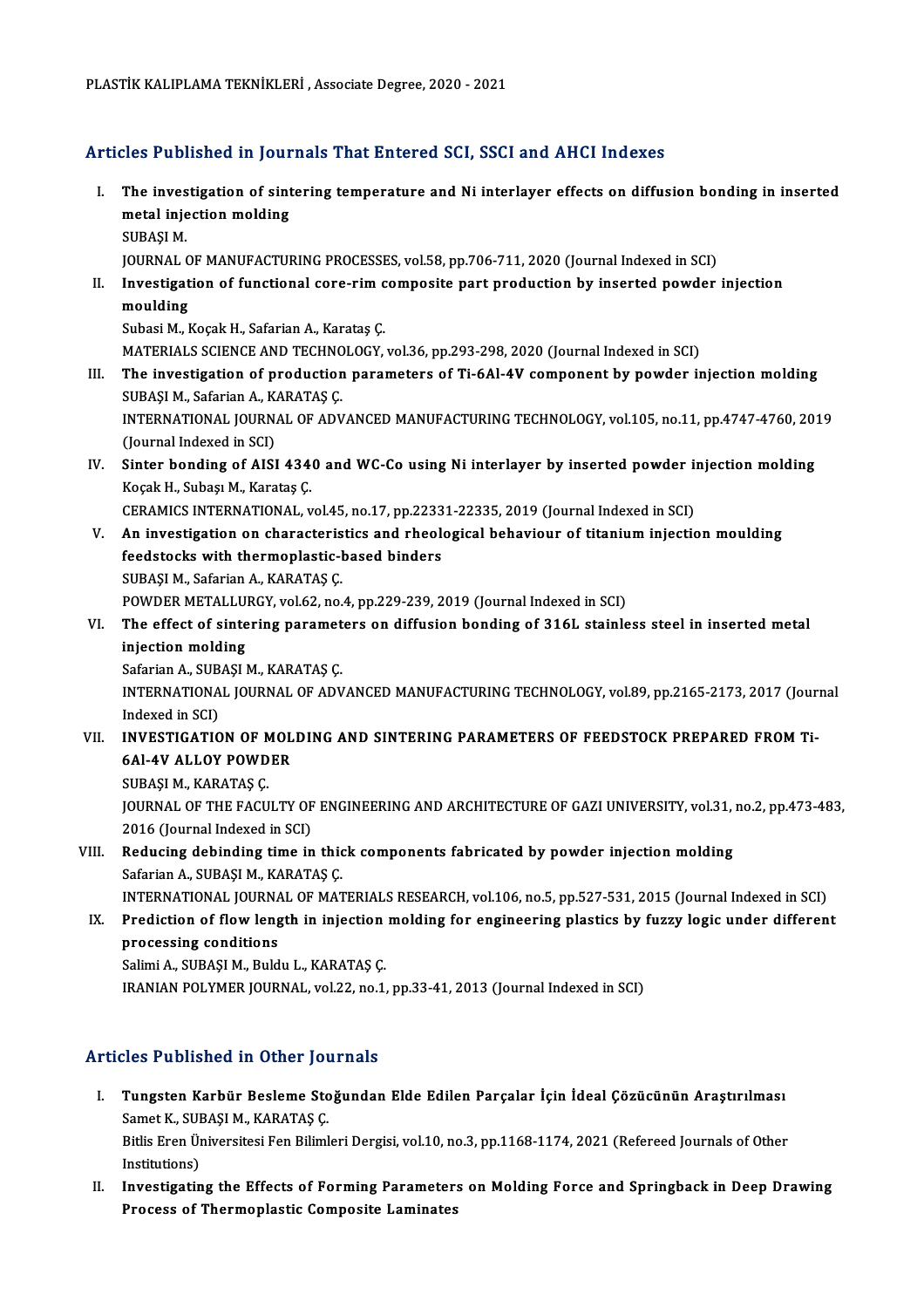ÖZDEMİR A.O., SUBAŞI M., KARATAŞ Ç.

Gazi University Journal of Science, vol.34, no.2, pp.506-515, 2021 (Refereed Journals of Other Institutions)

ÖZDEMİR A. O. , SUBAŞI M., KARATAŞ Ç.<br>Gazi University Journal of Science, vol.34, no.2, pp.506-515, 2021 (Refereed Journals of Other Institutions)<br>III. Toz Enjeksiyon Kalıplama ile Üretilen Parçada İç Vida Geometrisini Gazi Unive<br><mark>Toz Enjek</mark><br>SUBAŞI M.<br>Guburaya l Toz Enjeksiyon Kalıplama ile Üretilen Parçada İç Vida GeometrisininElde Edilmesinin Araştırılması<br>SUBAŞI M.<br>Çukurova University Journal of the Faculty of Engineering and Architecture, vol.35, no.3, pp.729-736, 2020 (Other<br>

SUBAŞI M.<br>Çukurova University Journal<br>Refereed National Journals)<br>Prodistion Of Shrinkage P Cukurova University Journal of the Faculty of Engineering and Architecture, vol.35, no.3, pp.729-736, 2020<br>Refereed National Journals)<br>IV. Prediction Of Shrinkage Ratio for 316 L Feedstock With Artificial Neural Networks I

Refereed National Jone<br>Prediction Of Shri<br>Injection Molding<br>SUPASI Marphage Prediction Of Shrinkage Ratio for 316 L Feedstock<br>Injection Molding<br>SUBAŞI M., yılmaz o., samet k., SAFARIAN A., KARATAŞ Ç.<br>El Cararî Journal of Science and Engineering vol 7, no 3

Injection Molding<br>SUBAŞI M., yılmaz o., samet k., SAFARIAN A., KARATAŞ Ç.<br>El-Cezerî Journal of Science and Engineering, vol.7, no.3, pp.1063-1073, 2020 (Refereed Journals of Other<br>Institutions) SUBAȘI M., yi<br>El-Cezerî Jou<br>Institutions)<br>Insărtlü To El-Cezerî Journal of Science and Engineering, vol.7, no.3, pp.1063-1073, 2020 (Re<br>Institutions)<br>V. İnsörtlü Toz Enjeksiyon Kalıplamada İnsört Malzemesinin Araştırılması<br>SUPASI M. Samat K. KARATAS C

Institutions)<br>V. İnsörtlü Toz Enjeksiyon Kalıplamada İnsört Malzemesinin Araştırılması<br>SUBAŞI M., Samet K., KARATAŞ Ç. İnsörtlü Toz Enjeksiyon Kalıplamada İnsört Malzemesinin Araştırılması<br>SUBAŞI M., Samet K., KARATAŞ Ç.<br>GU J Sci, Part C, vol.8, no.2, pp.475-485, 2020 (Refereed Journals of Other Institutions)<br>Teg Enjeksiyon Kalıplamada Je

SUBAŞI M., Samet K., KARATAŞ Ç.<br>GU J Sci, Part C, vol.8, no.2, pp.475-485, 2020 (Refereed Journals of Other Institutions)<br>VI. Toz Enjeksiyon Kalıplamada Iç Vida Profilinin Maça Kullanmadan Elde Edilmesinin Araştırılmas GU J Sci, Pa<br>**Toz Enjek**<br>SUBAŞI M.<br>The Asade Toz Enjeksiyon Kalıplamada Iç Vida Profilinin Maça Kullanmadan Elde Edilmesinin Araştırılmas<br>SUBAŞI M.<br>The Academic Perspective Procedia, vol.3, no.1, pp.686-693, 2020 (Refereed Journals of Other Institutions)<br>İNSÖRTI Ü TO

The Academic Perspective Procedia, vol.3, no.1, pp.686-693, 2020 (Refereed Journals of Other Institutions)

- SUBAŞI M.<br>The Academic Perspective Procedia, vol.3, no.1, pp.686-693, 2020 (Refereed Journals of Other In<br>VII. İNSÖRTLÜ TOZ ENJEKSİYON KALIPLAMADA İNSÖRT MALZEMESİNİN ARAŞTIRILMASI<br>SUBAŞI M., Samet K., KARATAŞ Ç. İNSÖRTLÜ TOZ ENJEKSİYON KALIPLAMADA İNSÖRT MALZEMESİNİN ARAŞTIRILMASI<br>SUBAŞI M., Samet K., KARATAŞ Ç.<br>Gazi Üniversitesi Fen Bilimleri Dergisi Part C: Tasarım ve Teknoloji, vol.8, no.2, pp.475-485, 2020 (Refereed<br>Journals o SUBAŞI M., Samet K., KARATAŞ<br>Gazi Üniversitesi Fen Bilimleri<br>Journals of Other Institutions)<br>An Investisation of Injestie
- Gazi Üniversitesi Fen Bilimleri Dergisi Part C: Tasarım ve Teknoloji, vol.8, no.2, pp.475-485, 2020 (Refereed<br>Journals of Other Institutions)<br>VIII. An Investigation of Injection Parameters of Ti-6Al-7NbFabricated by Powder Journals of Other Institutions)<br>An Investigation of Injection Parameters of Ti-6Al-7NbFabricated by Powder Injection Molding<br>SUBAŞI M., Safarian A., KARATAŞ Ç. An Investigation of Injection Parameters of Ti-6Al-7NbFabricated by Powder Injection Molding<br>SUBAŞI M., Safarian A., KARATAŞ Ç.<br>JOURNAL OF POLYTECHNIC-POLITEKNIK DERGISI, vol.20, no.2, pp.393-399, 2017 (Journal Indexed in

SUBAŞI M., Safarian A., KARATAŞ Ç.<br>JOURNAL OF POLYTECHNIC-POLITEKNIK DERGISI, vol.20, no.2, pp.393-399, 2017 (Journal Indexed in ESCI)<br>IX. An Investigation of Sintering Parameters of Ti-6Al-7Nb Fabricated by Powder Injecti JOURNAL OF POLYTECHNIC-POLITE<br>An Investigation of Sintering Pa<br>SUBAŞI M., Safarian A., KARATAŞ Ç.<br>CAZI UNIVERSITY JOURNAL OF SCI An Investigation of Sintering Parameters of Ti-6Al-7Nb Fabricated by Powder Injection<br>SUBAŞI M., Safarian A., KARATAŞ Ç.<br>GAZI UNIVERSITY JOURNAL OF SCIENCE, vol.30, no.4, pp.502-512, 2017 (Journal Indexed in ESCI)<br>SiC Takv SUBAŞI M., Safarian A., KARATAŞ Ç.<br>GAZI UNIVERSITY JOURNAL OF SCIENCE, vol.30, no.4, pp.502-512, 2017 (Journal Indexed in ESCI)<br>X. SiC Takviyeli Alüminyum Alaşım Matrisli KompozitMalzemenin Yüksek Basınçlı Kalıp Dökümü

MekanikÖzellikleri

bayar h., SUBAŞI M., KARATAŞ Ç.

Gazi University Journal of ScienceGU J Sci Part C, vol.3, no.4, pp.603-612, 2015 (Other Refereed National Journals)

bayar h., SUBAŞI M., KARATAŞ Ç.<br>Gazi University Journal of ScienceGU J Sci Part C, vol.3, no.4, pp.603-612, 2015 (Other<br>XI. Titanyum ve Titanyum Alaşımlarından Yapılan İmplantlar Üzerine İnceleme<br>SURASI M. KARATAS C Gazi University Journal<br>**Titanyum ve Titanyuı**<br>SUBAŞI M., KARATAŞ Ç.<br>Politelmik Dengisi vel 2 Titanyum ve Titanyum Alaşımlarından Yapılan İmplantlar Üzerine İ:<br>SUBAŞI M., KARATAŞ Ç.<br>Politeknik Dergisi, vol.2, pp.81-97, 2012 (Other Refereed National Journals)<br>AISL 4140 Goližinde Elde Edilen Farklı Sertliklerin Kalın

SUBAŞI M., KARATAŞ Ç.<br>Politeknik Dergisi, vol.2, pp.81-97, 2012 (Other Refereed National Journals)<br>XII. AISI 4140 Çeliğinde Elde Edilen Farklı Sertliklerin Kalıntı Gerilmeler Üzerindeki Etkisinin<br>Anastırılması Politeknik Derg<br>AISI 4140 Çel<br>Araştırılması AISI 4140 Çeliğinde I<br>Araştırılması<br>SUBAŞI M., KARATAŞ Ç.<br>Politelmik Dergisi yal 4

Araştırılması<br>SUBAŞI M., KARATAŞ Ç.<br>Politeknik Dergisi, vol.4, pp.289-295, 2011 (Other Refereed National Journals)<br>AISL 4140 Goliğinde Sertlik Yorulma Davanımı İlişkisi

SUBAŞI M., KARATAŞ Ç.<br>Politeknik Dergisi, vol.4, pp.289-295, 2011 (Other Refereed N<br>XIII. AISI 4140 Çeliğinde Sertlik Yorulma Dayanımı İlişkisi<br>SUBAŞI M., KARATAŞ Ç. Politeknik Dergisi, vol.4,<br>AISI 4140 Çeliğinde S<br>SUBAŞI M., KARATAŞ Ç.<br>KSÜ Mühandislik Bilimle KSÜ Mühendislik Bilimleri Dergisi, vol.1, pp.21-27, 2010 (Other Refereed National Journals)

#### Books&Book Chapters

ooks & Book Chapters<br>I. The Interaction with Occupational Accidents of 6S Methodology in Organizations<br>Karamuk S. Subasi M Karamık S., Subaşı<br>The Interaction with<br>Karamık S., Subaşı M.<br>in: MIII TIDISCIPI INA The Interaction with Occupational Accidents of 6S Methodology in Organizations<br>Karamık S., Subaşı M.<br>in: MULTIDISCIPLINARY STUDIES-4 (NATURAL SCIENCES), Prof. Ph.D. Serdar SALMAN, Editor, Ivpe, Cetinje,<br>nn 265 294 2019 Karamık S., Subaş<br>in: MULTIDISCIPL<br>pp.265-284, 2018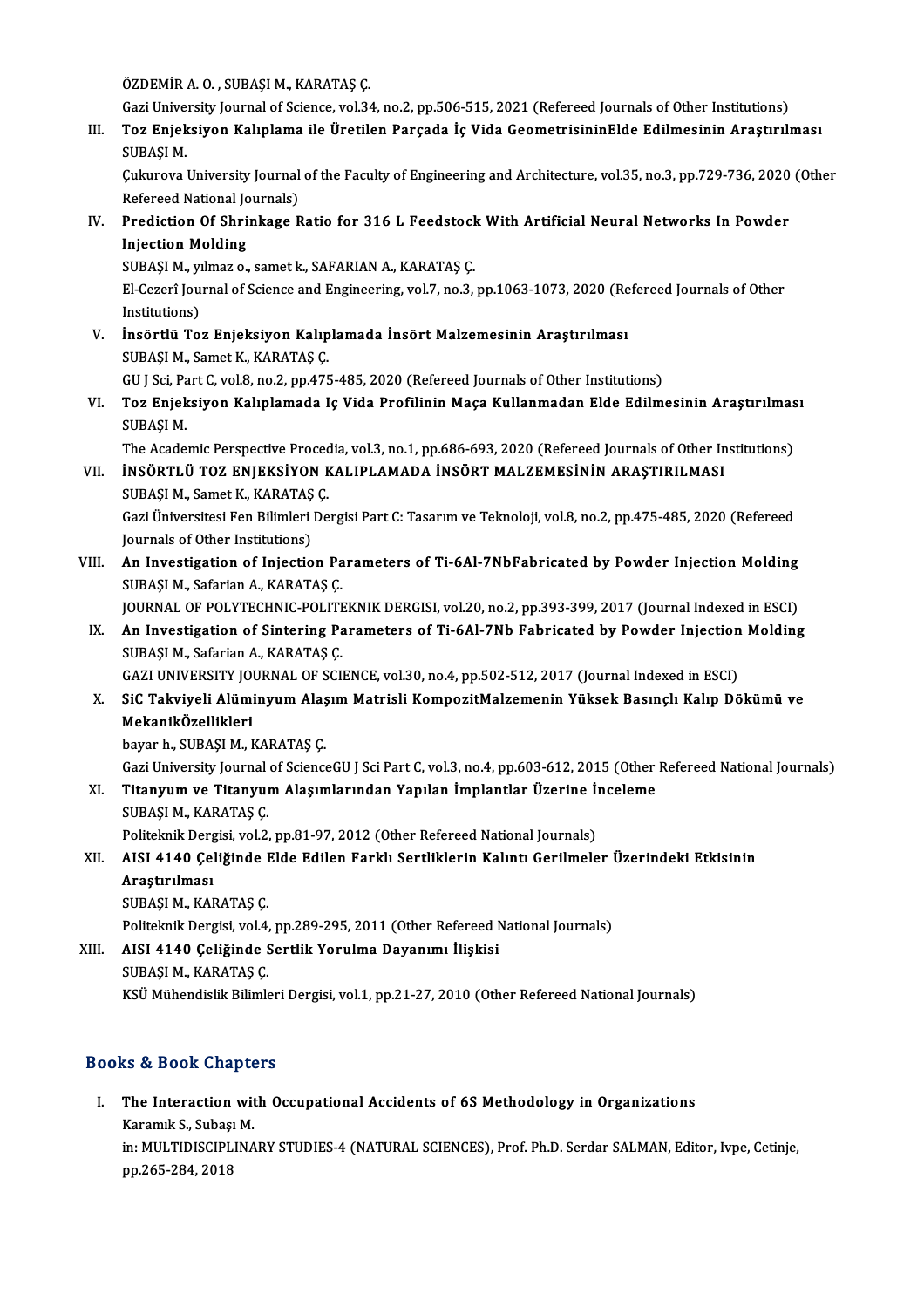#### Refereed Congress / Symposium Publications in Proceedings

- efereed Congress / Symposium Publications in Proceedings<br>I. H. Koçak, M. Subaşı, Ç. Karataş,. Effect Of Sintering Atmosphere On The Production Of Composite<br>Parts (AISL4240 steal/WC Co) By Bowder Injection Injection Method Poca Gongress / Symposium Pusheutions in Proceedings<br>H. Koçak, M. Subaşı, Ç. Karataş,. Effect Of Sintering Atmosphere On The Production Of Composite<br>Parts (AISI 4340 steel/WC-Co) By Powder Injection Injection Method, 4th I H. Koçak, M. Subaşı, Ç. Karataş,. Ef<br>Parts (AISI 4340 steel/WC-Co) By<br>App. Sciences Kiev/Ukraine, 2019<br><sup>VOCAV H. KARATAS C. SURASI M</sup> Parts (AISI 4340 steel/WC-Co)<br>App. Sciences Kiev/Ukraine, 20<br>KOÇAK H., KARATAŞ Ç., SUBAŞI M.<br>ICETAS 2010, 24, 26 April 2010 App. Sciences Kiev/Ukraine, 2019<br>KOÇAK H., KARATAŞ Ç., SUBAŞI M.<br>ICETAS 2019, 24 - 26 April 2019 KOÇAK H., KARATAŞ Ç., SUBAŞI M.<br>ICETAS 2019, 24 - 26 April 2019<br>II. Effect Of Sintering Atmosphere On The Production Of Composite Parts (AISI 4340 steel/WC-Co) By<br>Roydar Injection Injection Method
- ICETAS 2019, 24 26 April 2019<br>Effect Of Sintering Atmosphere On '<br>Powder Injection Injection Method<br>VOCAV H. SUPASI M. VARATAS C Effect Of Sintering Atmosphere<br>Powder Injection Injection Me<br>KOÇAK H., SUBAŞI M., KARATAŞ Ç.<br>4th International Conferenceon Er Powder Injection Injection Method<br>KOÇAK H., SUBAŞI M., KARATAŞ Ç.<br>4th International Conferenceon Engineering Technologyand Applied Sciences, 24 - 29 April 2019<br>Investigation Of Diffusion Apos Of W.C.Co Part Produced By Ins
	-
- KOÇAK H., SUBAŞI M., KARATAŞ Ç.<br>4th International Conferenceon Engineering Technologyand Applied Sciences, 24 29 April 2019<br>III. Investigation Of Diffusion Area Of WC-Co Part Produced By Inserted Powder InjectionMolding<br> 4th Interi<br>Investig<br>Method<br>*VOCAV* H Investigation Of Diffusion Area<br>Method<br>KOÇAK H., SUBAŞI M., KARATAŞ Ç.<br>5. INTERNATIONAL CONEERENCE

5. INTERNATIONALCONFERENCE ON WELDINGTECHNOLOGIES ANDEXHIBITION, 26 - 28 September 2018,<br>pp.462-470 KOÇAK H., SI<br>5. INTERNAT<br>pp.462-470<br>Investigatie 5. INTERNATIONALCONFERENCE ON WELDINGTECHNOLOGIES ANDEXHIBITION, 26 - 28 September 2018,<br>pp.462-470<br>IV. Investigation Of Effect Of Nickel Interlayer On Diffusion In WC-Co Part Produced ByInserted Powder<br>Injection Molding

PP.462-470<br>Investigation Of E<br>Injection Molding<br>SUPASIM *VOCAV* H Investigation Of Effect Of Nick<br>Injection Molding<br>SUBAŞI M., KOÇAK H., KARATAŞ Ç.<br>E. INTERNATIONAL CONEERENCE.

Injection Molding<br>SUBAŞI M., KOÇAK H., KARATAŞ Ç.<br>5. INTERNATIONALCONFERENCE ON WELDINGTECHNOLOGIES ANDEXHIBITION, 26 - 28 September 2018,<br>pp.138.134 SUBAŞI M., K<br>5. INTERNAT<br>pp.128-134<br>the investi 5. INTERNATIONALCONFERENCE ON WELDINGTECHNOLOGIES ANDEXHIBITION, 26 - 28 September 2018<br>pp.128-134<br>V. the investigation of effect on shear strength of nickel interlayer in inserted powder injection<br>moulding

pp.128-134<br>the investigation of effect on s<br>moulding<br>KARATAS C., SUBASI M., KOCAK H. V. the investigation of effect on shear strength of nickel interlayer in inserted powder injection

5th International Conference on Welding Technologies and Exhibition ICWET'2018), Sarajevo, Bosnia And Herzegovina, 26 - 28 September 2018, pp.100-106 5th International Conference on Welding Technologies and Exhibition IO<br>Herzegovina, 26 - 28 September 2018, pp.100-106<br>VI. Tokluğu yüksek WC-Co T kanal çakının performans araştırması<br>KOCAK H SUBASI M SAFARIAN A KARATAS C S

- Herzegovina, 26 28 September 2018, pp.100-106<br>Tokluğu yüksek WC-Co T kanal çakının performans<br>KOÇAK H., SUBAŞI M., SAFARIAN A., KARATAŞ Ç., ŞEKER U.<br>The 19th International Conference en Machine Decirn and Tokluğu yüksek WC-Co T kanal çakının performans araştırması<br>KOÇAK H., SUBAŞI M., SAFARIAN A., KARATAŞ Ç., ŞEKER U.<br>The 18th International Conference on Machine Design and Production, Eskişehir, Turkey, 3 - 06 July 2018, pp KO<br>The<br>98<br>TH The 18th International Conference on Machine Design and Production, Eskişehir, Turkey, 3 - 06 July 201<br>98<br>VII. THE EFFECT OF INSERT SURFACE ROUGHNESS ON SHEAR STRENGTH OF INSERTED METAL
- 98<br>THE EFFECT OF INSERT SURFACE R<br>INJECTION A SUPASIM KARATAS C THE EFFECT OF INSERT SURFACE<br>INJECTION MOLDED COMPONENT<br>SAFARIAN A., SUBAŞI M., KARATAŞ Ç.<br>The 19th International Conference on

INJECTION MOLDED COMPONENTS<br>SAFARIAN A., SUBAŞI M., KARATAŞ Ç.<br>The 18th International Conference on Machine Design and Production, Eskişehir, Turkey, 3 - 06 July 2018, vol.2,<br>nn 577, 586 SAFARIAN<br>The 18th Int<br>pp.577-586<br>Incērtlü Te The 18th International Conference on Machine Design and Production, Eskişehir, Turkey, 3 - 06 July 2018, vol.2,<br>pp.577-586<br>VIII. İnsörtlü Toz Enjeksiyon Kalıplama Yöntemi İle WC Besleme Stokundan Parça Üretiminin Araştırıl

pp.577-586<br>İnsörtlü Toz Enjeksiyon Kalıplama Yön<br>SUBAŞI M., KOÇAK H., samet k., KARATAŞ Ç.<br>Aselsan 2 Malzama Talmalejileri Calıstavı T İnsörtlü Toz Enjeksiyon Kalıplama Yöntemi İle WC Besleme Stoku<br>SUBAŞI M., KOÇAK H., samet k., KARATAŞ Ç.<br>Aselsan 2. Malzeme Teknolojileri Çalıştayı, Turkey, 7 - 09 November 2016<br>İNSÖRTI Ü TOZ ENIEKSİYON KALIBI AMADA NİKEL

## SUBAŞI M., KOÇAK H., samet k., KARATAŞ Ç.<br>Aselsan 2. Malzeme Teknolojileri Çalıştayı, Turkey, 7 - 09 November 2016<br>IX. İNSÖRTLÜ TOZ ENJEKSİYON KALIPLAMADA NİKEL ARA YÜZEYİN DİFÜZYONA ETKİSİNİN<br>ARASTIRILMASI Aselsan 2. Malzeme Teknolojileri Çalıştayı, Turkey, 7 - 09 November 2016<br>İNSÖRTLÜ TOZ ENJEKSİYON KALIPLAMADA NİKEL ARA YÜZEYİN<br>ARAŞTIRILMASI<br>Gözlet M., SUBASI M., SAFARIAN A., KARATAS C. İNSÖRTLÜ TOZ ENJEKSİYON KALIPLAMAD.<br>ARAŞTIRILMASI<br>Gözlet M., SUBAŞI M., SAFARIAN A., KARATAŞ Ç.<br>4th Intornational Conforence on Walding Teabn

4th International Conference on Welding Technologies and Exhibition, 11 - 13 May 2016

Gözlet M., SUBAŞI M., SAFARIAN A., KARATAŞ Ç.<br>4th International Conference on Welding Technologies and Exhibition, 11 - 13 May 2016<br>X. İNSÖRTLÜ TOZ ENJEKSİYON A ETKISİNIN ARASTIBILMASI<br>KALINI JÖJNIN DİEÜZYONA ETKISİNIN ARA 4th International Conference on Welding Technologies and Ex<br>INSÖRTLÜ TOZ ENJEKSIYON KALIPLAMADA SINTERLEN<br>KALINLIĞININ DİFÜZYONA ETKİSİNİN ARAŞTIRILMASI<br>Cözlet M. SURASI M. SAFARIAN A. KARATAS C İNSÖRTLÜ TOZ ENJEKSİYON KALIPLAMAD.<br>KALINLIĞININ DİFÜZYONA ETKİSİNİN ARA<br>Gözlet M., SUBAŞI M., SAFARIAN A., KARATAŞ Ç.<br>4th International Conference on Welding Techn KALINLIĞININ DİFÜZYONA ETKİSİNİN ARAŞTIRILMASI<br>Gözlet M., SUBAŞI M., SAFARIAN A., KARATAŞ Ç.<br>4th International Conference on Welding Technologies and Exhibition, 11 - 13 May 2016<br>İNSÖRTI Ü TOZ ENIEKSİYON KALIBI AMADA EARKL

## Gözlet M., SUBAŞI M., SAFARIAN A., KARATAŞ Ç.<br>4th International Conference on Welding Technologies and Exhibition, 11 - 13 May 2016<br>XI. İNSÖRTLÜ TOZ ENJEKSİYON KALIPLAMADA FARKLI KALINLIKTAKİ NİKEL ARA YÜZEYİN DİFÜZYONA<br>ET 4th International Conference o<br>İNSÖRTLÜ TOZ ENJEKSİYON<br>ETKİSİNİN ARAŞTIRILMASI<br>CÖZLET MASURASI MASARI İNSÖRTLÜ TOZ ENJEKSİYON KALIPLAMADA<br>ETKİSİNİN ARAŞTIRILMASI<br>GÖZLET M., SUBAŞI M., SAFARIAN A., KARATAŞ Ç.<br>4th International Conference on Welding Technol ETKİSİNİN ARAŞTIRILMASI<br>GÖZLET M., SUBAŞI M., SAFARIAN A., KARATAŞ Ç.<br>4th International Conference on Welding Technologies and Exhibition, 11 - 13 May 2016

XII. Titanyum Esaslı Besleme Stoklarının Enjeksiyonla Kalıplama Parametrelerinin Parça Özelliklerine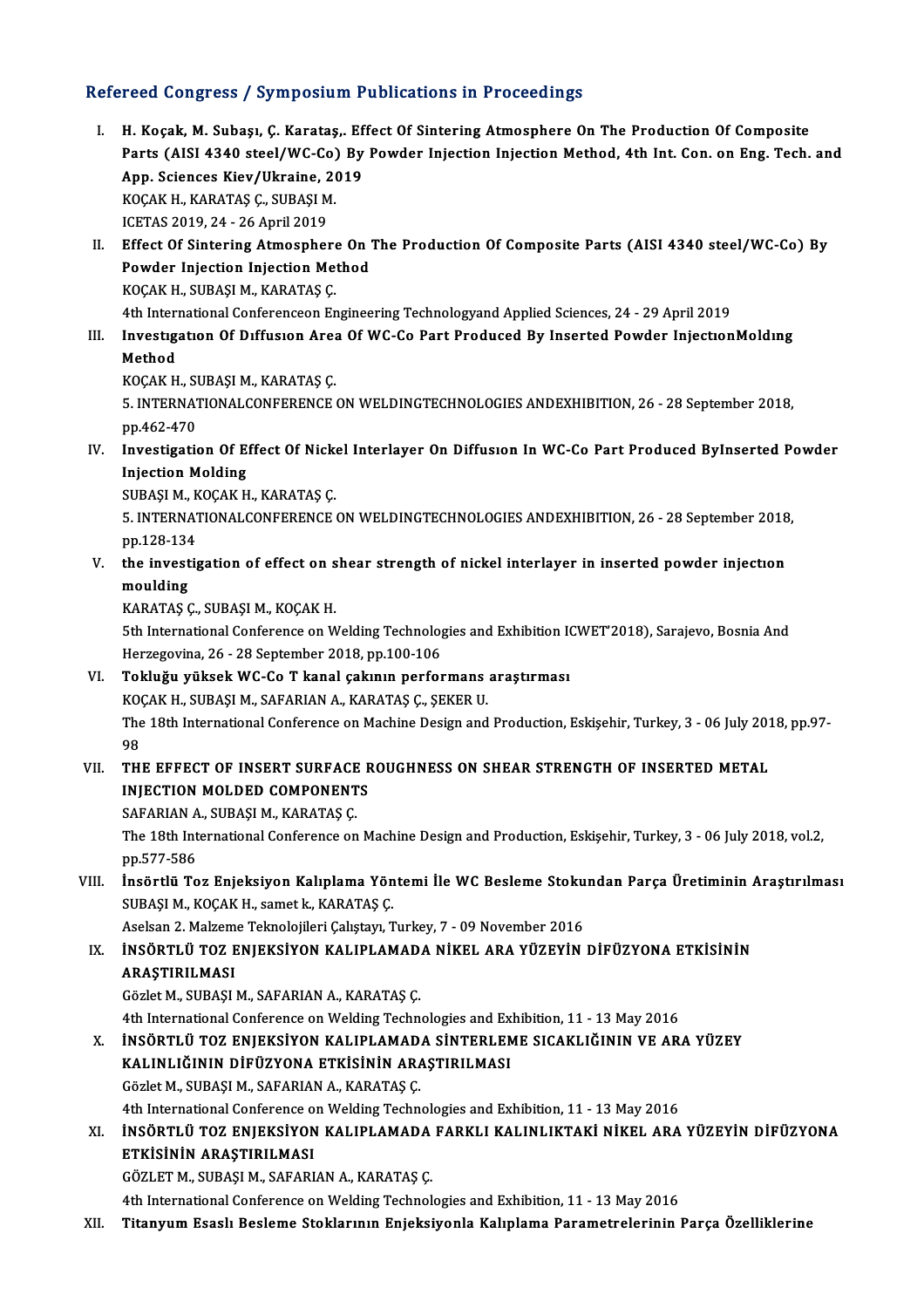Etkisi

SUBAŞI M., KARATAŞ Ç.

ASELSAN1.MalzemeTeknolojileriÇalıştayı,Turkey,14 -16 September 2015,pp.49

SUBAŞI M., KARATAŞ Ç.<br>ASELSAN 1. Malzeme Teknolojileri Çalıştayı, Turkey, 14 - 16 September 2015, pp.49<br>XIII. İNSÖRTLÜ TOZ ENJEKSİYON KALIPLAMA YÖNTEMİ İLE SEMENTİT KARBÜR PARMAK FREZE<br>CELİSTİDİLMESİ ASELSAN 1. Malzer<br>İNSÖRTLÜ TOZ E<br>GELİŞTİRİLMESİ<br>SURASI M. KARAT İNSÖRTLÜ TOZ ENJEKSİYON KALIPLAMA<br>GELİŞTİRİLMESİ<br>SUBAŞI M., KARATAŞ Ç., safarian a., KOÇAK H.<br>ASELSAN 1. Makama Taknalajileri Galetaya T GELİŞTİRİLMESİ<br>SUBAŞI M., KARATAŞ Ç., safarian a., KOÇAK H.<br>ASELSAN 1. Malzeme Teknolojileri Çalıştayı, Turkey, 15 - 16 September 2015, pp.20<br>İngörtlü Toz Enioksiyon Kalınlama Yöntemi ile Sementit Karbür Parmak Er

SUBAŞI M., KARATAŞ Ç., safarian a., KOÇAK H.<br>ASELSAN 1. Malzeme Teknolojileri Çalıştayı, Turkey, 15 - 16 September 2015, pp.20<br>XIV. İnsörtlü Toz Enjeksiyon Kalıplama Yöntemi ile Sementit Karbür Parmak Freze Geliştirilmesi<br> ASELSAN 1. Malzeme Teknolojileri Çalıştayı, T<br>İnsörtlü Toz Enjeksiyon Kalıplama Yönte<br>SUBAŞI M., KARATAŞ Ç., safarian a., KOÇAK H.<br>ASELSAN 1. Malzeme Telmolojileri Calıstayı, T İnsörtlü Toz Enjeksiyon Kalıplama Yöntemi ile Sementit Karbür Parmak Fr<br>SUBAŞI M., KARATAŞ Ç., safarian a., KOÇAK H.<br>ASELSAN 1. Malzeme Teknolojileri Çalıştayı, Turkey, 14 - 15 September 2015, pp.20<br>Bedustion of Dobinding

SUBAȘI M., KARATAȘ Ç., safarian a., KOÇAK H.<br>ASELSAN 1. Malzeme Teknolojileri Çalıştayı, Turkey, 14 - 15 September 2015, pp.20<br>XV. Reduction of Debinding Time in Thick Components Fabricated by Powder Injection Molding<br>SAFA ASELSAN 1. Malzeme Teknolojileri Çal<br>Reduction of Debinding Time in T<br>SAFARİAN A., SUBAŞI M., KARATAŞ Ç.<br>7th International Bouder Metallurgu Reduction of Debinding Time in Thick Components Fabricated by Powder<br>SAFARİAN A., SUBAŞI M., KARATAŞ Ç.<br>7th International Powder Metallurgy Conference and Exhibition, 24 - 28 June 2014<br>Ti 6ALAV ve Ti 6ALZNb Alasım Tozların

SAFARİAN A., SUBAŞI M., KARATAŞ Ç.<br>7th International Powder Metallurgy Conference and Exhibition, 24 - 28 June 2014<br>XVI. Ti 6Al 4V ve Ti 6Al 7Nb Alaşım Tozlarının Toz Enjeksiyon Kalıplama Parametrelerinin Araştırılması 7th International Powder Metallurgy<br>Ti 6Al 4V ve Ti 6Al 7Nb Alaşım To<br>SUBAŞI M., SAFARİAN A., KARATAŞ Ç.<br>7. Huslarares: Ter Metaluriki Konfort Ti 6Al 4V ve Ti 6Al 7Nb Alaşım Tozlarının Toz Enjeksiyon Kalıp<br>SUBAŞI M., SAFARİAN A., KARATAŞ Ç.<br>7. Uluslararası Toz Metalurjisi Konferansı Ve Sergisi, 25 - 27 June 2014<br>AISL 4140 qoliğinde sertlik ve kalıntı gerilme iliş

7. Uluslararası Toz Metalurjisi Konferansı Ve Sergisi, 25 - 27 June 2014

# SUBAŞI M., SAFARİAN A., KARATAŞ Ç.<br>7. Uluslararası Toz Metalurjisi Konferansı Ve Sergisi, 25 - 2<br>XVII. AISI 4140 çeliğinde sertlik ve kalıntı gerilme ilişkisi<br>SUBASI M., KAFKAS F., KARATAS C. 2. Ulusal Tasarımİmalat ve Analiz Kongresi, Turkey, 11 - 12 November 2010

#### Supported Projects

Supported Projects<br>Karataş Ç., Subaşı M., TUBITAK Project, The Investigation of production of tough cemented carbide (multi-functional)<br>milling tools by Inserted Metal Injection Molding, 2015 - 2019 milling toolstand in the Second<br>Karataş Ç., Subaşı M., TUBITAK Project, The Investigation of pro<br>Milling tools by Inserted Metal Injection Molding, 2015 - 2018<br>Karatas C., Subası M., Kasak H., Broject Supported by Higber E Karataş Ç., Subaşı M., TUBITAK Project, The Investigation of production of tough cemented carbide (multi-functional)<br>milling tools by Inserted Metal Injection Molding, 2015 - 2018<br>Karataş Ç., Subaşı M., Koçak H., Project S

milling tools by Inserted Metal Injection Molding, 2015 - 2018<br>Karataş Ç., Subaşı M., Koçak H., Project Supported by Higher Education Institutions, Toz enjel<br>HSS insört ve WC-Co besleme stoku kullanılarak parça üretiminin Karataş Ç., Subaşı M., Koçak H., Project Supported by Higher Education Institutions, Toz enjeksiyon kalıplama yöntemiyle<br>HSS insört ve WC-Co besleme stoku kullanılarak parça üretiminin araştırılması, 2016 - 2017<br>SUBAŞI M.,

HSS insört ve WC-Co besleme stoku kullanılarak parça üretiminin araştırılması, 2016 - 2017<br>SUBAŞI M., TUBITAK Project, Toz Enjeksiyon Kaliplama İle Titanyum Alaşım Esaslı Parça Üretimi İçin Optimum Enjeksiyon<br>Ve Sinterleme SUBAŞI M., TUBITAK Project, Toz Enjeksiyon Kaliplama İle Titanyum Alaşım Esaslı Parça Üretimi İçin Optimum Enje<br>Ve Sinterleme Parametrelerinin Belirlenmesi, 2014 - 2015<br>SUBAŞI M., Project Supported by Higher Education Inst

Ve Sinterleme Parametrelerinin Belirlenmesi, 2014 - 2015<br>SUBAŞI M., Project Supported by Higher Education Institutions, Toz Enjeksiyon Kalıplamada İnsörtlü İnsert Büyül<br>Hacimli Parça Üretmek İçin İnsörtün Çap Oranı Yüzey A SUBAŞI M., Project Suppor<br>Hacimli Parça Üretmek İçi<br>İncelenmesi, 2013 - 2014<br>TUBITAK Project TOZ FNI Hacimli Parça Üretmek İçin İnsörtün Çap Oranı Yüzey Alanı Ve Yüzey Pürüzlüğünün Difüzyon Üzerine Etkilerinin<br>İncelenmesi, 2013 - 2014<br>TUBITAK Project, TOZ ENJEKSİYON KALIPLAMADA İNSERTLE BÜYÜK HACİMLİ PARÇA ÜRETMEK İÇİN İN

İncelenmesi, 2013 - 2014<br>TUBITAK Project, TOZ ENJEKSİYON KALIPLAMADA İNSERTLE BÜYÜK HACİMLİ PARÇA ÜRETMEK İÇİN İNSERTÜN<br>MALZEMESİ BOYUTU VE SİNTERLEME ŞARTLARININ DİFÜZYON ÜZERİNE ETKİLERİNİN İNCELENMESİ, 2013 - 2014<br>SURAS TUBITAK Project, TOZ ENJEKSİYON KALIPLAMADA İNSERTLE BÜYÜK HACİMLİ PARÇA ÜRETMEK İÇİN İNSERTİ<br>MALZEMESİ BOYUTU VE SİNTERLEME ŞARTLARININ DİFÜZYON ÜZERİNE ETKİLERİNIN İNCELENMESİ, 2013 -<br>SUBAŞI M., Project Supported by High MALZEMESİ BOYUTU VE SİNTERLEME ŞARTLARININ DİFÜZYON ÜZERİNE ETKİLERİNİN İNCI<br>SUBAŞI M., Project Supported by Higher Education Institutions, Titanyum ve Titanyum Alaşım<br>Enjeksiyon Kalıplama TEK ile Parça Üretimi İçin Reoloj SUBAŞI M., Project Supported by Higher Education Institutions, Titanyum ve Titanyum Alaşımı Tozlarından Toz<br>Enjeksiyon Kalıplama TEK ile Parça Üretimi İçin Reolojik Çalışmaların Yapılması, 2011 - 2012<br>SUBAŞI M., Project Su Enjeksiyon Kalıplama TEK ile Parça Üretimi İçin Reolojik Çalışmaların Yapılması, 2011 - 2012<br>SUBAŞI M., Project Supported by Higher Education Institutions, Ticari Plastiklerde Polietilen Polipropilen Polistiren<br>Enjeksiyon

## Memberships / Tasks in Scientific Organizations

Türk Toz Metalurjisi Derneği, Principal Member, 2022 - Continues, Turkey

## **Scientific Refereeing**

Scientific Refereeing<br>GAZİ ÜNİVERSİTESİ FEN BİLİMLERİ DERGİSİ PART: C TASARIM VE TEKNOLOJİ, National Scientific Refreed Journal, April<br>2022 ا<br>GAZİ<br>2022<br>Pilogil GAZİ ÜNİVERSİTESİ FEN BİLİMLERİ DERGİSİ PART: C TASARIM VE TEKNOLOJİ, National Scientific Refr<br>2022<br>Bilecik Şeyh Edebali Üniversitesi Fen Bilimleri Dergisi, National Scientific Refreed Journal, March 2022<br>POWDER TECHNOLOCY

2022<br>Bilecik Şeyh Edebali Üniversitesi Fen Bilimleri Dergisi, National Scientific Refreed Journal, March 2022<br>POWDER TECHNOLOGY, SCI Journal, March 2022